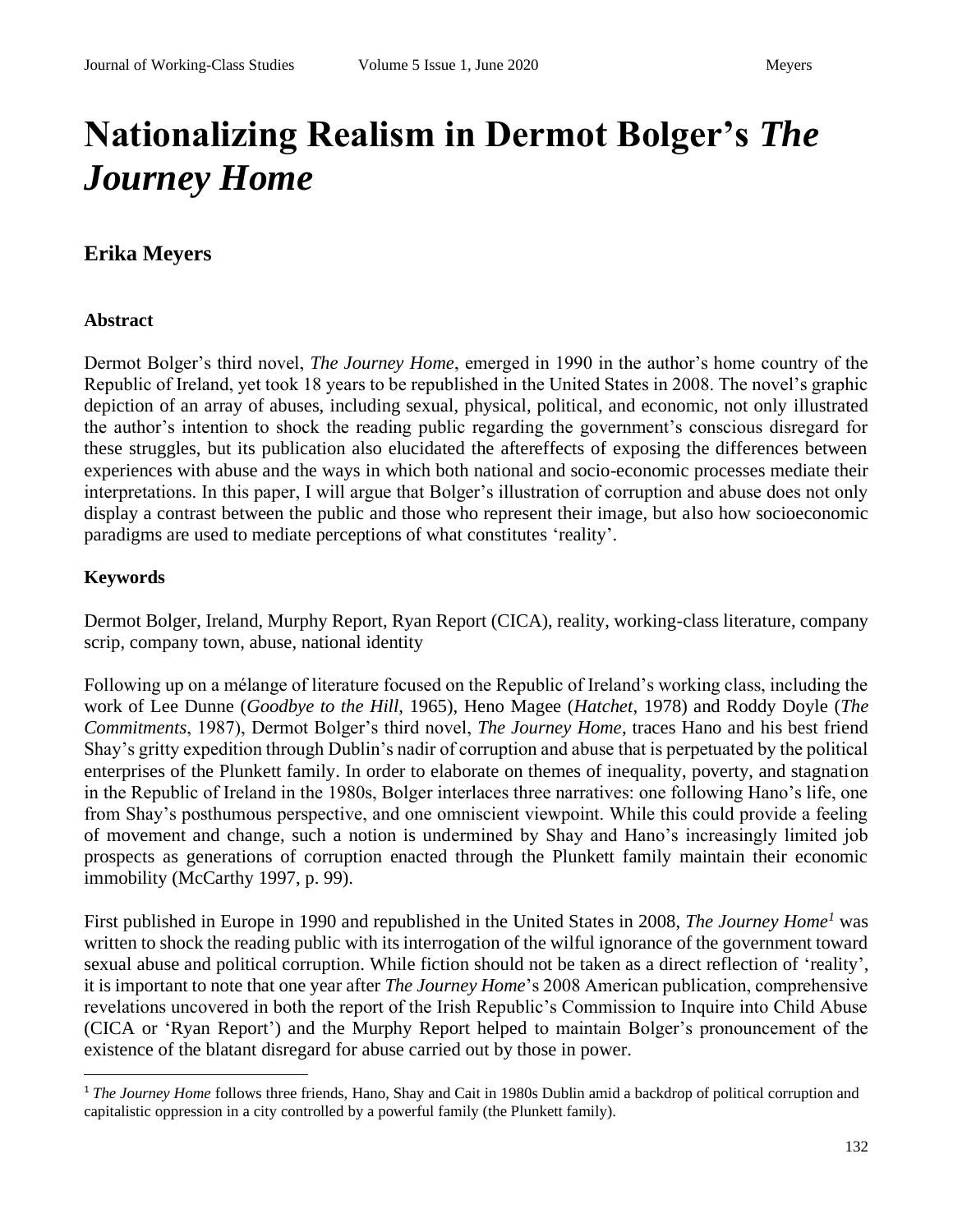The nine-year investigation (Ryan Report) found that Catholic priests and nuns for decades terrorised thousands of boys and girls in the Irish Republic, while government inspectors failed to stop the chronic beatings, rape and humiliation. The high court judge Sean Ryan today unveiled the 2,600-page [final report](about:blank) of [Ireland'](about:blank)s commission into child abuse, which drew on testimony from thousands of former inmates and officials from more than 250 church-run institutions. Police were called to the news conference amid angry scenes as victims were prevented from attending. (McDonald 2009)

The eighteen-year gap between when this novel was first published in Europe and eventually found publication in the United States identifies a more global desire to persist with images of national identity, rather than the sometimes disturbing elements of social realism illustrated in this novel. This is highlighted by Rafferty's *New York Times* review where he asserts '[t]hat Ireland, perennially emerald green in the mists of memory, is dead and gone, Dermot Bolger wants us to know. This is news no Irish-American is keen to hear, which might explain (not justify) why this book has had such a long passage across the Atlantic […]' (Rafferty 2008). The stagnation between its initial and American publications, contrasted by sweeping changes brought on by the Celtic Tiger<sup>2</sup> within this gap, is evident of the disconnect between the public and those who represent its image as well as between writers and readers of what constitutes 'reality'. Granted, books such as Frank McCourt's *Angela's Ashes* also depict bleak images of the Republic of Ireland; however, by returning to the United States with hope for the future after a childhood of loss and turmoil in the Republic of Ireland, McCourt 'clearly maps one of the trajectories of the myth of the American Dream', which, in turn 'has certainly helped the book's sales' (Mitchell 2003, p. 619). By contrast, travel in *The Journey Home* merely reveals the ubiquitous nature of corruption, a phenomenon outlined via the Panama Papers, which contradicts the hope of prosperity instilled by the prospect of leaving one place for another. Therefore, the interpretation of subjectivity in Bolger's depiction of poverty and abuse in *The Journey Home* is based on a historical consensus between fiction and the public on what constitutes 'reality'. By focussing on this consensus, I will argue that the exact truth revealed in the realist novel is not as important as understanding how 'reality' is mediated through national and capitalist stratifications used to favor one perception over the other.

Narrowly speaking, and in a very basic sense, a perspective of 'reality' can be established in literature when readers encounter stories and characters that are analogous to themselves. When looking at literature as a form of discourse, characters with similar speech patterns, for example, can provide one of the primary similarities in the reader's encounter with a likeness to their own styles of communication; however, taken further, characters who may display and understand similar speech patterns as, but whose interactions and experiences within the text differ from those of the reader can also expand the reader's concept of 'reality' beyond similarities and pre-existing beliefs about other potential 'realities'. It is the job of 'the speech act, as a unit of communication,' to 'not only organize the signs but also condition the way in which these signs are to be received', which therefore enables 'us to take the speech act as our heuristic guideline in considering the fact that the written utterance continually transcends the margins of the printed page, in order to bring the addressee into contact with nontextual realities' (Iser 1978, p. 55). As a form of communication then, the speech act can not only be interpreted by its linguistic qualities, but also in terms of context. This context elucidates an understanding of the nature of 'reality' while also potentially providing the reader with a percipience of 'reality' that exists outside of their personal lives.

<sup>&</sup>lt;sup>2</sup> This term refers to the economic boom years of the Republic of Ireland from the mid-1990s to the late 2000s.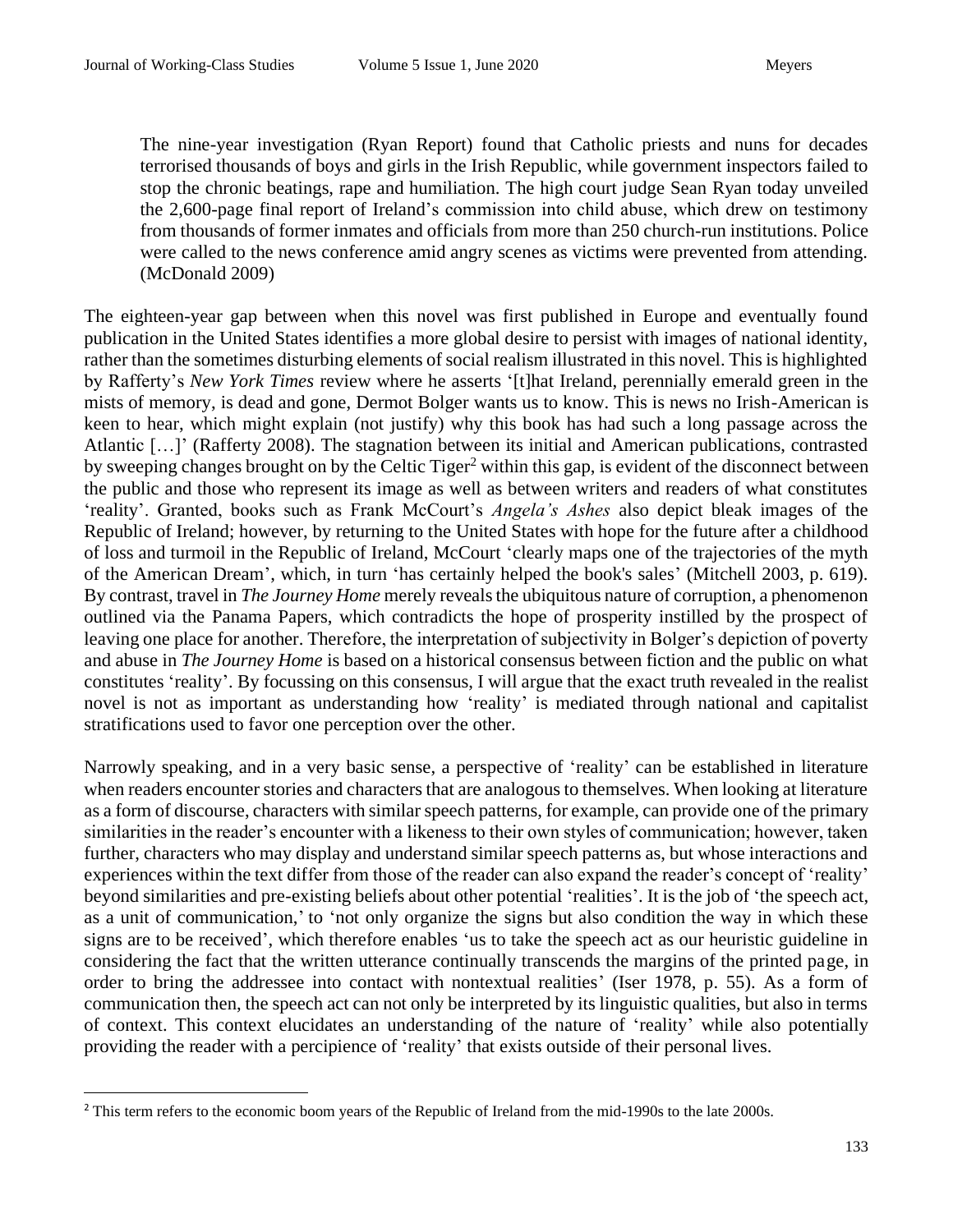Iser suggests that a literary work should be thought of as an illocutionary act. In normal speech contexts illocutionary acts gain force only when speaker and recipient share the same conventions and procedures so that the recipient's response brings into being the speaker's intention or meaning. [T]his act of communication tells us something new about reality because the literary text reorganises the familiar repertoire of social and cultural norms. (Morris 2003, pp. 123-124)

Morris's interpretation claims that meaning, and therefore interpretation, can be derived from the recipient's recognition of commonalities between themselves and the speaker through their similar illocutionary acts. While perceptions of 'reality' can be recognized by similar speech patterns, these patterns are restricted due to their usage as literary techniques since '[r]hetorical devices manipulate or direct responses under the fictive stance so that a reader is guided not only in *what* to imagine but also *how* to imagine it' (Lamarque and Olsen 1994, pp. 139-140). Literary devices can show their own restrictions by facilitating narrow viewpoints, therefore mediating the audience's opinions by omitting other potential perspectives. While literary techniques could provide an unbalanced point of view, and therefore censor other potential 'realities', the reader's acceptance of them can overshadow investigations into the origins upon which the concept of 'reality' is based, underlining 'the precise definition of the real object: a cause which in itself does not exist--which is present only in a series of effects, but always in a distorted, displaced way. If the Real is the impossible, it is precisely this impossibility which is to be grasped through its effects' (Žižek 1989, p. 163). Perceptions of 'reality' can be based on the subsequent effects of what is, or what once was, 'real'. If the audience is to accept 'reality' on the basis of its effects and not its origins, then they are in danger of basing their opinions of 'reality' on concepts that are inauthentic to begin with.

The emergence of representations of 'reality' can be due, in part, to the influence of mass production on the public's perception of 'reality' and vice versa as '[t]he adjustment of reality to the masses and of the masses to reality is a process of unlimited scope, as much for thinking as for perception' (Benjamin 2004, p. 66). This consistently augmented relationship between 'reality' and its mass interpretation is unlimited, therefore contesting the notion of 'reality' as historically stagnant. Adorno furthers this position by placing it into the context of the artworks that demonstrate 'the possibility of the nonexisting. The reality of artworks testifies to the possibility of the possible. The object of art's longing, the reality of what is not, is metamorphosed in art as remembrance. In remembrance what is qua what was combines with the nonexisting because what was no longer is' (Adorno 2013, p. 181). While art has the potential to connect us 'to the possibility of the possible' (Adorno 2013, p. 181), Adorno also recognizes that there are important factors that preclude the production of art when it does not conform to pre-existing standards and is subject to 'competing specialists, a victim of that division of labour whose hegemony it tries to challenge. The original, authentically bourgeois reduction of truth to what we have the power to do, as Bacon formulated the idea, affects the content of the work of art' (Adorno 2005, pp. 87-88).

One contributing factor that can be used to determine the survival of a book in the marketplace is the ways in which poverty is illustrated. This is evident through the opposing depictions of the experience of poverty in Dublin by Roddy Doyle and Dermot Bolger. 1993 Booker Prize winning author Roddy Doyle's Barrytown Trilogy, which includes novels such as *The Commitments*, (a humorous exploration of working-class Dublin through the trials and tribulations of a Dublin-based soul band trying to find success in the music industry) and *The Snapper* (which focuses on the social repercussions of a young woman's unplanned pregnancy) gained national and international attention due in part to successful marketing strategies and movie adaptations. In contrast, Bolger's early work has focussed on similar themes with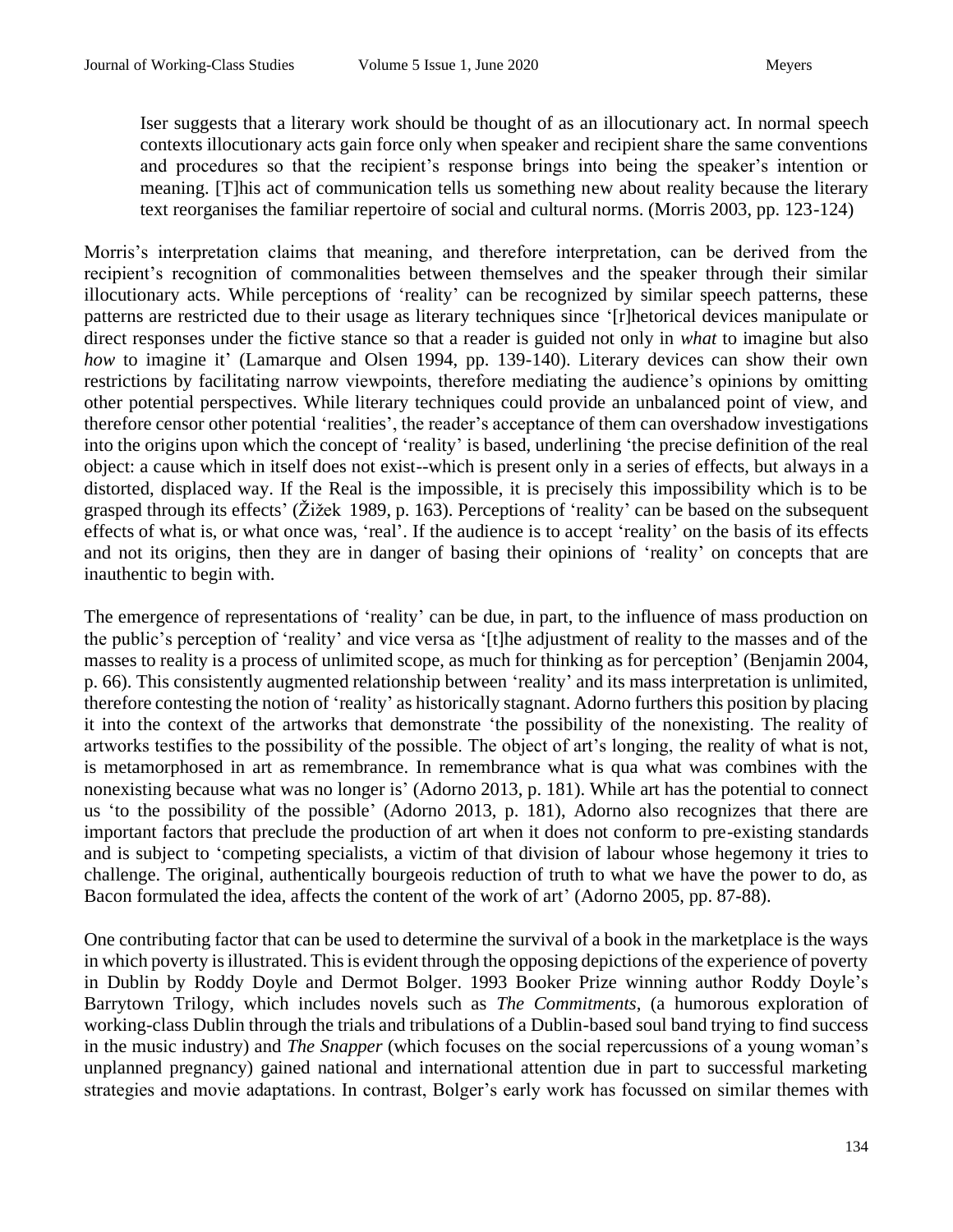strikingly darker consequences: the unexpected pregnancy in *Night Shift* and ultimate death of the child that frees its young parents from adult responsibilities, and the exploration of the impact of political corruption and wilful ignorance towards abuse in working-class Dublin in *The Journey Home*, have struggled to reach markets in, for example, North America. One explanation for this difference between Doyle's work and Bolger's is through Doyle's references to American culture. This allows Doyle's work to be received on a more international level by occupying pop culture subject matter that transitions outside of Ireland and onto a more global scale.

Tracing the short lifespan of a soul group in 'Barrytown,' *The Commitments* self-consciously makes an iconic use of popular cultures and watches their mutation, examines their applicability, in the context of contemporary urban Ireland. [T]he terms of cultural reference in *The Commitments* are necessarily delimited by its subject matter (usually American soul music), but the hybrid 'Dublin soul' that is briefly born in the narrative points the way forward in Doyle's fiction to a continual, and politicized, prioritization of all elements of lived culture over the strictures of readily available 'literary' tropes. (Graham 2018)

Here, Doyle's ability to find the applicability of American pop culture in an Irish context allows him to connect on a cultural level that exists beyond literary devices. While both authors' work incorporate elements of dirty realism into their writing, the international attention of Doyle's fiction ironically makes the experience of poverty appear to be more 'authentic' as his depictions are more commonly accepted worldwide, which aligns with Adorno's notion that: 'Reality becomes its own ideology through the spell cast by its faithful duplication' (Adorno 2005, p. 63). By conforming to international expectations, Doyle can provide the notion that his illustration of poverty is more 'real', therefore pushing bleak depictions of social inequality in contemporary Ireland, as seen through Bolger's work, to the margins of Irish national identity, thus recognizing the subjective nature of our interpretations of 'reality' in the first place. What becomes significant then, is not looking for an exact truth, but examining how the idea of 'reality' is mediated through capitalist stratifications used to favor one perception over another.

One way that capitalist stratifications have been successful is through historical amnesia, which can constrict the understanding of the social processes that condition interpretations of 'reality'. For example, the ubiquitous nature of the Plunkett family's political and economic stronghold provides a sense of entrapment within Dublin. Such a depiction allows Bolger to demonstrate the limitations that reduce the ability to encounter more global modes of thinking and living due to the confines of their daily struggles under the control of the Plunkett family; however, Bolger's rendering of such restrictions is also a point of contention due to the exaggerated business practices of the Plunkett family.

The control that the Plunkett family exercise on business and politics in Finglas, for example, reads like a bad conspiracy theory. Plunkett Auctioneers, Plunkett Stores, Plunkett Motors, Plunkett Undertakers – 'the crucifixion' of Plunkett enterprise – plus, for good measure, their 'name on every second shop front', is a grossly exaggerated departure from any monopoly on commercial affairs in any Dublin suburb. (Pierse 2010, pp. 99-100)

Although the Plunkett family's autocracy is a hyperbolic depiction of Dublin, it is necessary to acknowledge the global practices of labor exploitation that have influenced Bolger's work. For, if the reader is to only examine this monopoly within an Irish context, then they are negating the historical origins of corporate monopolies and the acts of labor exploitation that exist worldwide. For example, a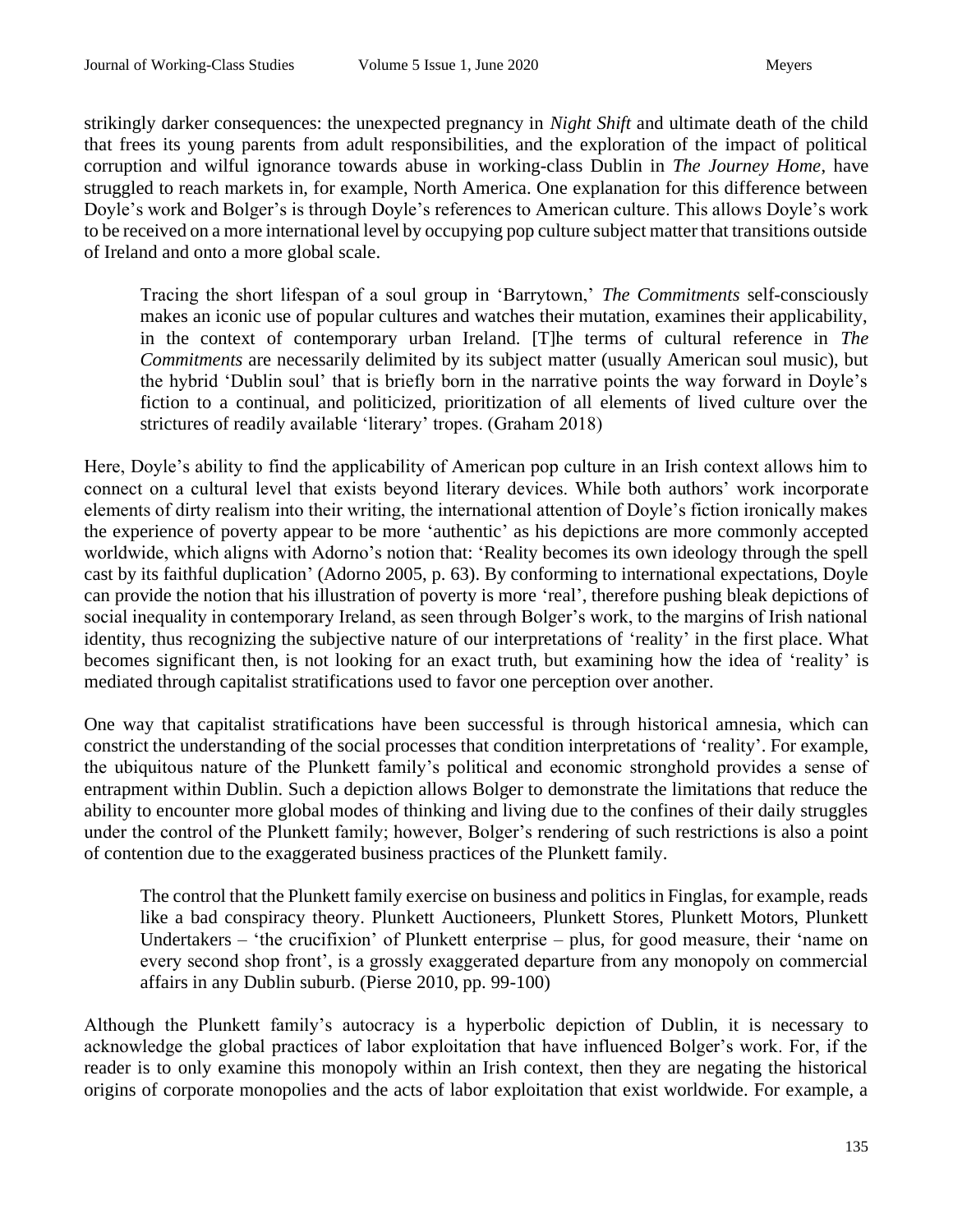company town can be defined as a place 'where an individual company owned all the buildings and businesses'. Ownership over the flow and access to capital, combined with 'remoteness and lack of transportation' conspire to keep 'workers from leaving for other jobs or to buy from other, independent merchants (…) Without external competition, housing costs and groceries in company towns could become exorbitant, and the workers built up large debts that they were required to pay off before leaving' ('Slavery by Another Name' 2017). Therefore, by asserting economic control, the Plunkett family's business dealings mimic the exploitation of labor that historically occurred throughout company towns. Hence, the overstatement of the pervasive enterprises of the Plunkett family provides the opportunity for Bolger to develop a correlation between Dublin and Appalachia. Moreover, Pascal Plunkett's payment system further parallels the allocation of wages practiced in company towns. This is evident when Hano's father is diagnosed with cancer and his mother, who works for Plunkett Undertakers, still needs to take out 'a note for Plunkett Stores' where she 'can buy what I like there and use the rest as credit whenever I come down again' (Bolger 2008, p. 97).

This excerpt is twofold. On the one hand, Bolger is using Hano's mother's reaction to this payment method to criticize her level of acceptance with the system that determines the status quo, which can be seen through her inability to recognize that if she had been paid better wages in the first place, she would not have to take out a loan. Satisfaction with the status quo has appeared elsewhere in Bolger's work. For example, in Bolger's play, *Blinded by the Light*, protagonist Mick is characterized by his refusal to join or become a part of anything. This can be witnessed via statements such as 'I've a life-long aversion to joining anything' (Bolger 2000, p. 160) and 'I'm not lazy, I'm just trying to live my life in my own way in the Independent Republic of Mickonia' (Bolger 2000, p. 162). While contentedness can sometimes be depicted through lack of ambition for class mobility, which can be seen through Jennifer's Johnston's *How Many Miles to Babylon?*: ''It is a sad fact, boy, that one has to accept young. Yes, young.'(…) 'The responsibilities and limitations of the class into which you are born. They have to be accepted' (Johnston 1974, p. 29), it can also be recognized through the condemnation of political leaders who contributed to social inequality. This is similarly shown through Michael O'Loughlin's poem 'Stalingrad': 'This is my childhood and country/ the cynical knowing smile/ Plastered onto ignorance/ Ideals untarnished and deadly/ Because never translated into action/ And everywhere/ The sick glorification of failure'. Thus, social dissolution through 'the sick glorification of failure' (O'Loughlin qtd. in Mac Anna 1991, p. 22) is due, in part, to political corruption. This is particularly applicable to the scandals that characterized Charles Haughey's tenure as Taoiseach. Son-in-law to former Taoiseach Seán Lemass, Charles Haughey was Taoiseach for three terms between 1979 and 1992; a career defined by allegations of corruption.

Several official investigations into his private life revealed that he had received millions of pounds from a number of top businesses, including payments from the Irish Permanent Building Society, the hotelier PV Doyle and the property developer Patrick Gallagher. Ben Dunne, head of Dunne Stores, acknowledged that he had paid him more than £1million in donations which began within weeks of Mr Haughey's election as Taoiseach in 1987. Haughey denied this but later admitted it was true. (Obituary: Charles Haughey 2003)

The investigations mentioned refer to the McCracken Tribunal, its successor, the Moriarty Tribunal, and the Tribunal of Inquiry into the Beef Processing Industry. Although each tribunal attempted to implicate Haughey in illegal financial dealings, they reached varying levels of achievement in proving his guilt. Notably, the Moriarty Tribunal (also known as Tribunal of Inquiry into Certain Payments to Politicians and Related Matters) began in 1997 and investigated the financial dealings of Charles Haughey and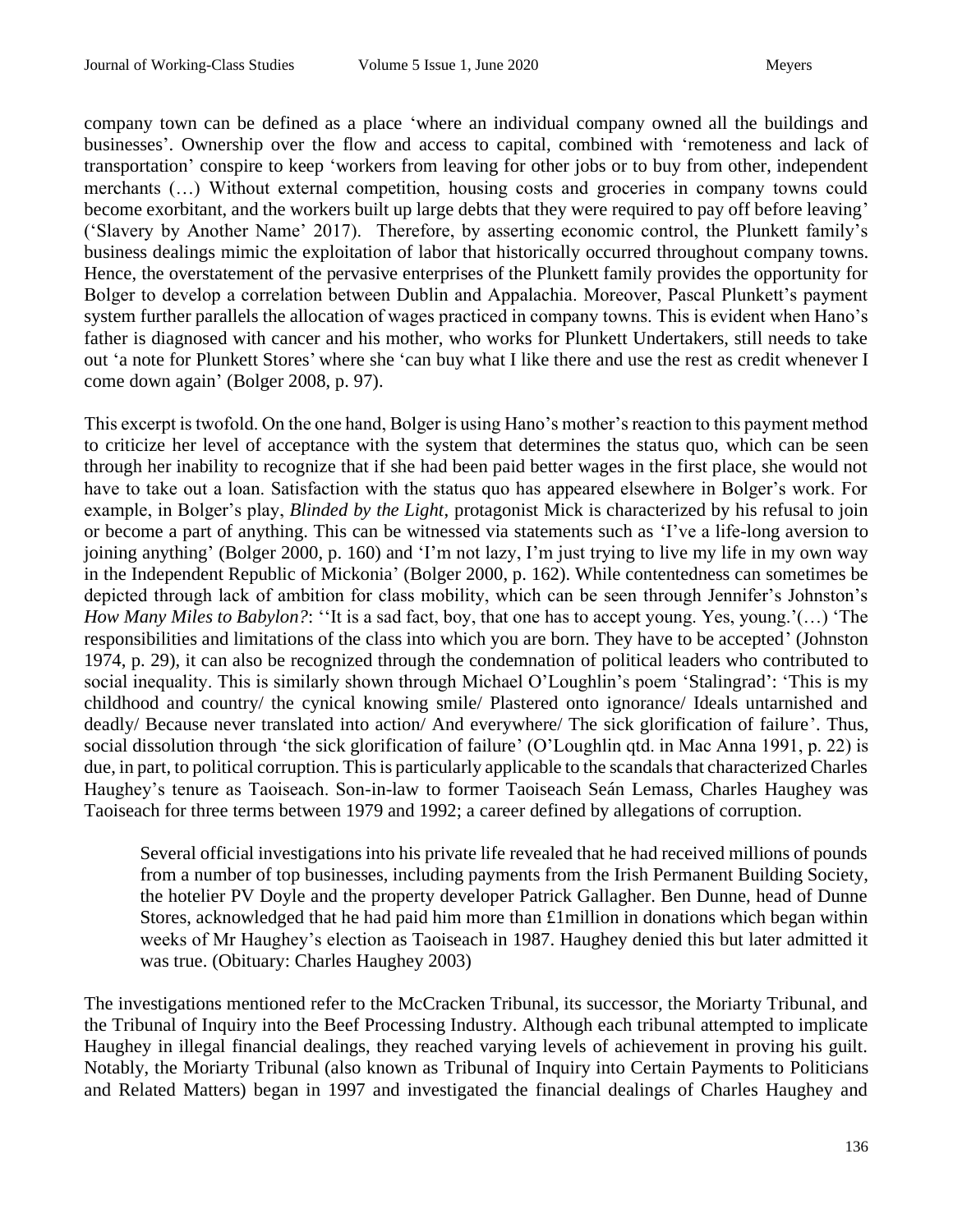Michael Lowry (Communications Minister) (Moriarty Tribunal publishes final report 2011). The tribunal implicated Haughey in financial corruption because it uncovered 'payments totalling £8.5 million that appear to have been made to Charles Haughey between the years 1979 and 1996' (Tribunal identifies £8.5m in payments to Haughey 2000). So while Haughey was concerned with his own personal financial gains, unemployment doubled between 1978 (8.2 percent) and 1988 (16.3 percent) (Ireland and the EU 1973-2003 Economic and Social Change 2004, xiv).

Secondly, in terms of *The Journey Home*, Bolger does not only include this experience to assert the power of the Plunkett family, but he is also calling attention to a historical practice within company towns between workers and wealthy business owners who keep their workers poor by only paying them in company scrips. Company scrip is a form of payment to employees that is only redeemable in stores that are owned by their employers; a practice that still exists today. For example, in 2008, the Mexican Supreme Court ruled that Wal-Mart de Mexico violated the constitution after a complaint was made that employees received 'coupons as part of their pay', which is reminiscent of ''the practices carried out in old-time stores where workers also received their salaries in the form of vouchers to be redeemed in the stores owned by the boss,' the court said' (Aspin and Rosenberg 2008). By incorporating a more global experience of labor exploitation, Bolger is not only widening perceptions of 'reality' beyond the Dublin suburb in which *The Journey Home* is set, but he is also creating an indelible link between past and present.

Throughout his career, Bolger has hinted at how the link between past and present has provided a sense of stasis. In *Temptation,* he notes '[l]ives overlap, events recur but differently' (Bolger 2001, p. 174), suggesting that the redistribution of experiences from life to life prevents forward progression. In *Emily's Shoes*, the feeling of repetition and torpor is again witnessed: 'In those years silence and reserve had formed like a glacier around me and I was preserved within it, each day a replica of the one before […]' (Bolger 1992, p. 197). However, in *The Journey Home*, the tie between past and present is especially significant because it is maintained by inherited cycles of poverty that reinforce notions of 'reality' by keeping the poor working against the poor, despite certain advancements in social policy, as the basic structures that facilitate select notions of 'reality' are maintained. Such perceptions of 'reality' help to ensure their own survival by embedding themselves in the social consciousness of the poor. For example, Bolger does not only use historical inheritances in order to establish a theme of alienation, but he also repeatedly emphasizes the inheritance of social position through father-child relationships. Within *The Journey Home*, one of the most significant elements of inheritance of social position is through Bolger's use of the death of the father. This occurrence is threefold. Firstly through the death of Hano's father, secondly through Hano's co-worker Carol as she carries the family responsibilities after her father's death, and, in the end, through Hano's own impending death as he considers the future of his unborn son.

After losing his job as a filing clerk, Hano returns home to help his family while his father struggles with his cancer treatments. Hano's first major realization of his inheritance is encountered when he is at his father's deathbed in the hospital. As they wait for the rest of the family to arrive, he states: 'It was only when my family arrived that the horror began' (Bolger 2008, p. 104). It is important to be cognizant of Bolger's word choice. Though his father is still alive and they share the same family, Hano does not refer to them as *our* family, but rather, 'my family' (Bolger 2008, p. 104). While subtle, this word choice not only marks the acknowledgement of the imminent death of his father, but the entrance of his family also marks the arrival of the responsibilities that, as the oldest son, he will now be in charge of.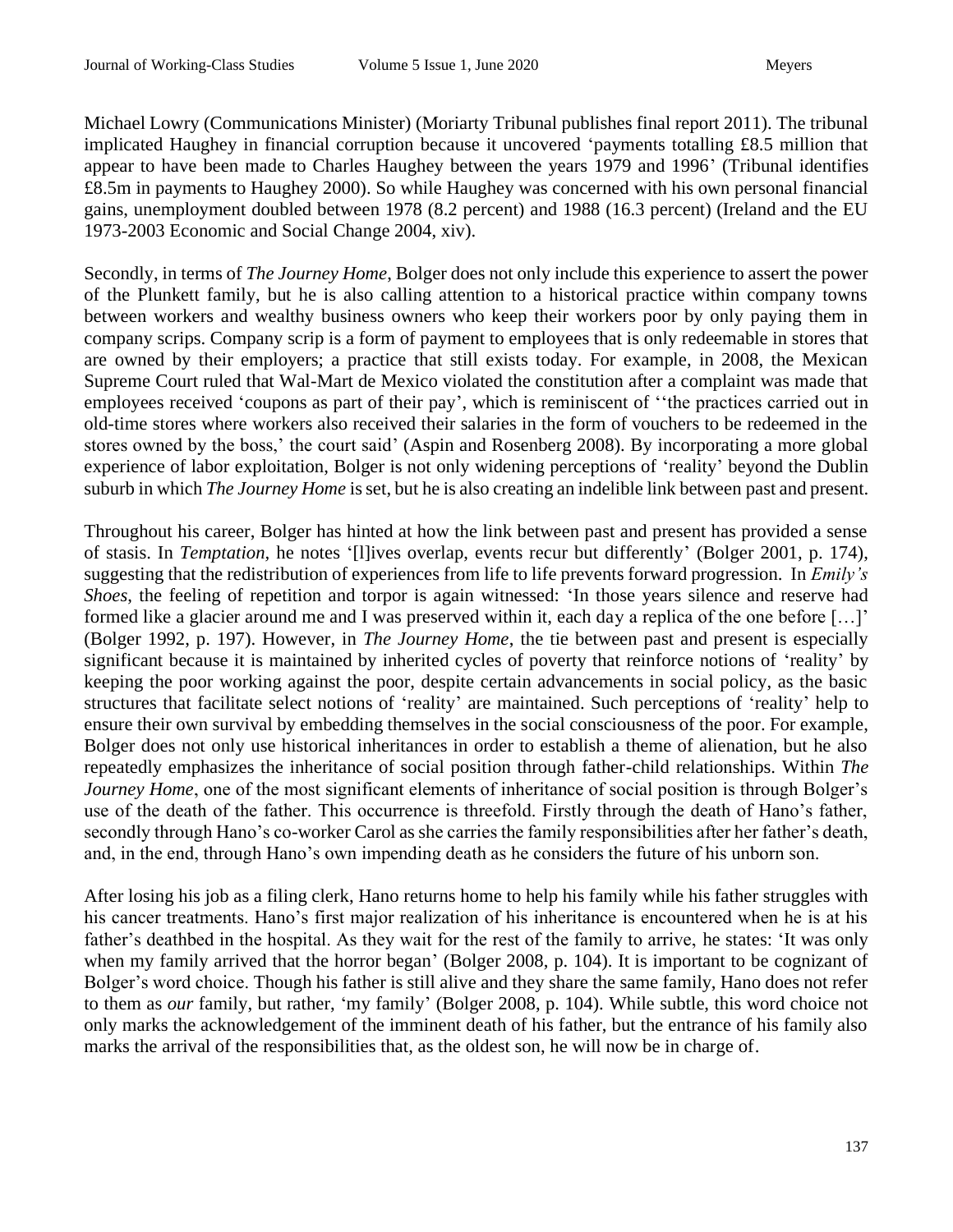Further to Hano's role as the head of the family, Bolger's illustration of the conditions for females in Irish society can be used to support the argument that the pressures to provide for the family are not just passed down from father to son, but this is a hardship that can also be experienced by women. This can be identified most clearly through Hano's co-worker Carol's social position where, as the eldest of her siblings, she, too, is responsible for their care and financial well-being after her father's untimely death, which left her with 'a large house which had cost every penny he had' (Bolger 2008, p.89), thus draining their savings. Parallel to Hano's experience, Carol finds herself responsible for the care of four younger siblings as she assumes her role as the breadwinner of the family following her father's death; however, where Hano encountered work as a place to earn money in often corrupt and exploitive forms, Carol differed from Hano insofar as she incorporated her career as a part of her identity. Here, Bolger notes strides for gender equality in the Republic of Ireland since the Marriage Bar, a law that forced women to leave their public and civil service jobs once they got married, was abolished in between the years of 1973 and 1977, and discrimination in employment was made illegal in 1977 under the Employment Equality Act. As a result of these significant changes, from 1971 to 1992 '[t]he Irish labour force increased by 240,000, or 21.6 per cent (…). The female labour force grew by 54.6 per cent, but the male by only 10.2 per cent. As a result women accounted for almost two-thirds (65 per cent) of the total increase and the share of women in the labour force rose from 25.8 per cent to 32.8 per cent' (Walsh 1993, p. 369). This was also buttressed by the Anti-Discrimination (Pay) Act, 1974, which mandated that men and women receive equal pay when performing the same job:

Subject to this Act, it shall be a term of the contract under which a woman is employed in any place that she shall be entitled to the same rate of remuneration as a man who is employed in that place by the same employer (or by an associated employer if the employees, whether generally or of a particular class, of both employers have the same terms and conditions of employment), if both are employed on like work. (Anti-Discrimination (Pay) Act, 1974' 1974)

Although legally women were provided with more rights, in *The Journey Home*, the death of Carol's father and her subsequent role as the head of the household demonstrate that their access to these rights did not necessarily guarantee a better life. It also depicted a lack of change in their social position when the structure used to maintain cycles of poverty endure since women were 'found in a restricted range of occupations, primarily professional and managerial, white-collar and semi-skilled manual classes; they are largely excluded from farming, petit bourgeois, technician and skilled manual occupations' (Share and Tovey 2003, p. 165). Consequently, as Carol is faced with the combined impact of limited options and an obsolescent career, her mental state soon deteriorates as she is ''[o]ut sick for the past month'' after she was under the impression that her dedication and overtime hours meant she could 'be taking over from' their manager only to learn that 'a new system' (Bolger 2008, p. 169) was to be implemented, rather than a change in roles. So while access to employment may appear to provide females such as Carol with a greater possibility for upward mobility, the fact that her skillset is soon to be made obsolete reinforces her financial immobilization when the sources that allow for the 'reality' of socioeconomic inheritance remain intact. Therefore, by illustrating unremitting economic confines, Bolger is able to show that this lack of change is a result of Carol and Hano contributing to a workforce that they are simultaneously thwarted by. Rather than directly fight against the structures that threaten her job and therefore her identity, Carol commits suicide in the company bathroom. So where Hano takes part in the cycles of poverty keeping the poor working against the poor, Bolger further develops themes of economic stagnation through Carol, who internalizes her struggles.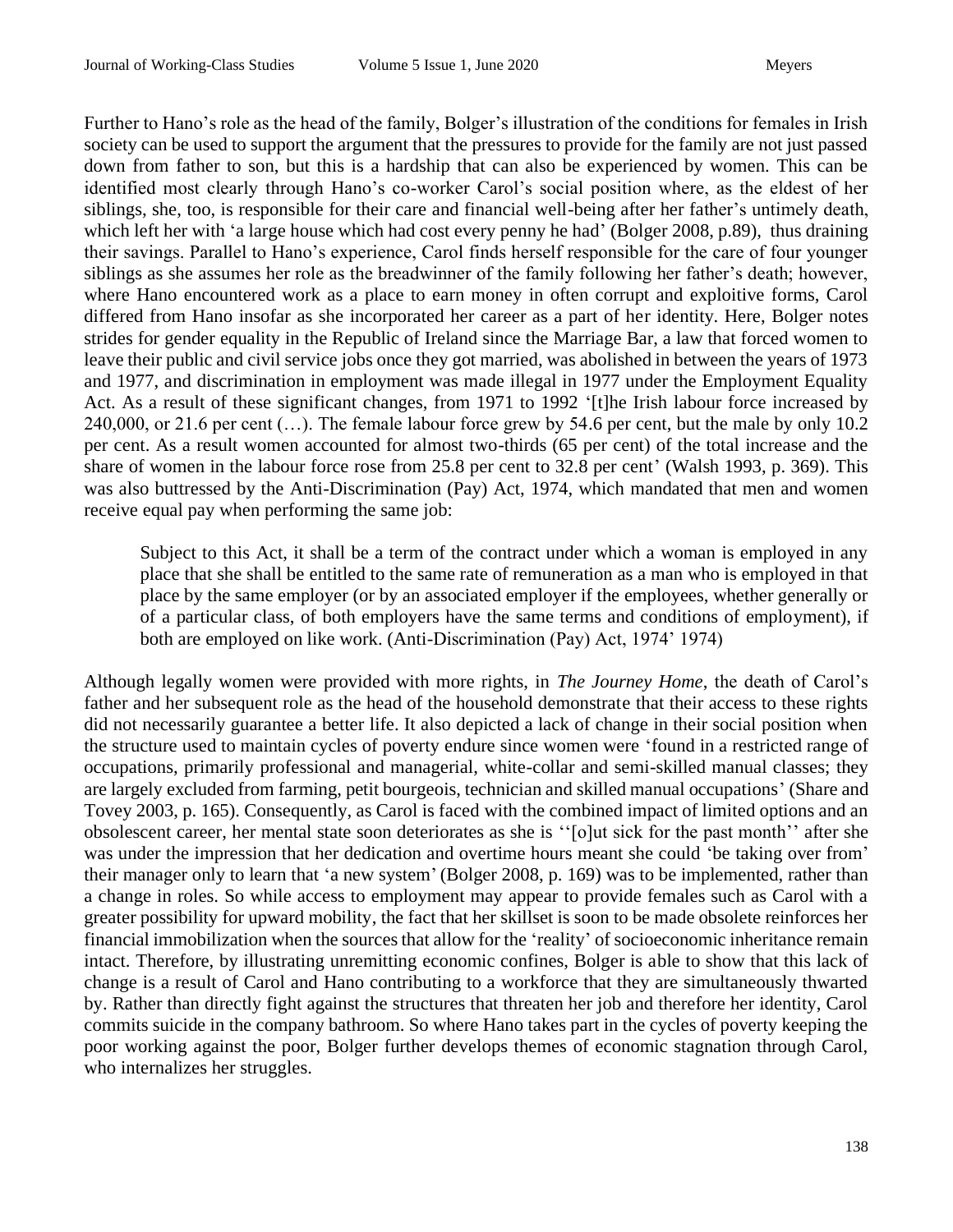Furthermore, Bolger overlaps male and female views toward work and family through Carol's boss, Mooney, and his description of his personal life following Carol's death: ''No wife, no son, no daughter. I have this desk, boy, this room. Soon I won't even have that'' (Bolger 2008, p. 176). By illustrating the sacrifice of personal life for work for both males and females, Bolger is able to use employment to demonstrate each individual's vulnerability to the stifling effect of poverty. This reinforces a continuity of disharmony that exists in the lives of those who have few options but to work the jobs they can get and further explores how notions of 'reality' can be facilitated through experiences with inheritance that do not allow for upward mobility. In this way, Bolger achieves symmetry in male and female discord through the sacrifices that work forces upon those who have few other options due to their inheritances.

After witnessing Shay's murder at the hands of Justin Plunkett, along with experiencing the futility of trying to report Justin's guilt to a bureaucracy influenced by the Plunkett family, Hano's liberation from greed and corruption has been interpreted as the point when he kills Pascal. Noting that 'Hano's murder of his rapist' can serve as 'a cathartic act' that 'represents a release from the clutches of sexual *and* social oppression', Michael Pierse also suggests further acts of liberation can be recognized when Hano wrecks 'Pascal's house, in another, parallel fire, following the murder scene,' an act that 'represents the young man's release from further social trammels (…)' (Pierse 2010, p. 98). Although this may suggest relief from Pascal's power, an earlier excerpt in the novel provides insight into what could end the reign of the family when Pascal attempts to bribe Hano, offering to 'pay for any course I wanted' (Bolger 2008, 161). As a childless man, Pascal has no direct heir to pass his wealth and power down to and therefore the continuation of his individual power is undermined. Hano's refusal to take Pascal's offer marks a departure from the continuity of greed and corruption that inhabits Pascal's everyday life.

While the death of one nefarious individual can provide relief from some from their corruption, it does not alleviate them from the environment that condones such abuse. By portraying Pascal as a man who has no one to bequeath his fortune and power to, Bolger is insinuating that there may be an opportunity for change through the discontinuity of inheritance, therefore providing further insight into the possibility of different perceptions of 'reality' that can occupy one's life once the cessation of inheritance is enacted. Conflicting notions of continuity versus discontinuity play a prominent role in Hano's thoughts as he considers both his impending death by Pascal's men and the futures of his unborn son and his unborn son's mother, Katie/Cait, noting that he will remain on the run from Pascal's men, 'Then it will be your turn and the child inside of you' (Bolger 2008, p. 240). Here, two aspects of inheritance are salient. On the one hand, there is the possibility of the continuity of the reign of the Plunkett family if Patrick Plunkett recognizes his political ambitions and wins the election. On the other hand, the implied birth of Hano's future son with Katie/Cait can be indicative of hope for a change in the continuity of inheritance, especially since Pascal will not dominate his life. By considering the birth of a child along with the continuation of the power of the Plunkett family through Patrick Plunkett's potential election, Bolger is again reinserting the tension between common perceptions of change versus stagnation, ultimately marking both his child's and the Republic of Ireland's future views of 'reality' with ambiguities.

Whether it has been through gritty depictions of poverty in books like *Night Shift* and *The Journey Home*, a recurrence of ghosts and hauntings (*The Passion of Jerome*, *New Town Soul*), or indictments of the treatment of women in Irish society (*A Second Life*), Bolger's hyperbolic approach can elucidate the ways in which literature can trouble conventional views of national identity. So while the tenebrous final pages of *The Journey Home* offer no solutions, and no guide for a path toward change, the uncertainty of his characters' futures forges the possibility for readers to consider multiple outcomes. This not only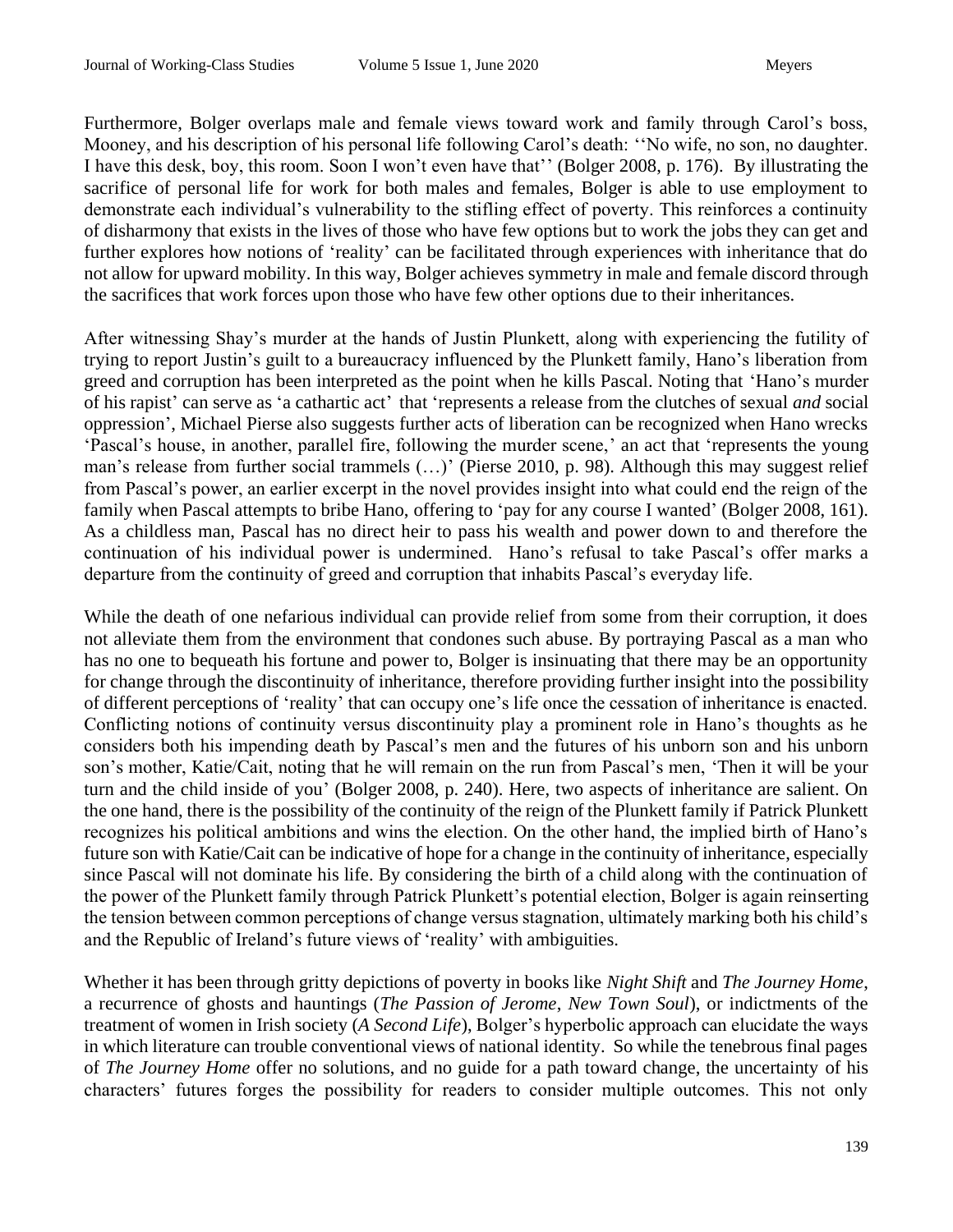challenges readers to consider the possible realities Bolger's characters could face as a result of their actions, but also urges us to diversify notions of what constitutes national identity.

#### **Author Bio**

**Erika Meyers** earned her PhD in Irish Literature from the University of Edinburgh and her MA in Creative Writing from University College Dublin. Her first book*, Strangers in America*, won first place in the Great Lakes Novel Contest and was published by Bottom Dog Press.

## **Bibliography**

- Adorno, T. 2013, *Aesthetic Theory,* trans. R. Hullot-Kentor, Bloomsbury Academic, London and New York.
- ---. 2005, *The Culture Industry: Selected Essays on Mass Culture,* in Bernstein, J.M. (ed.), Routledge, London and New York.
- Anti-Discrimination (Pay) Act, 1974, *Irish Statute Book*, viewed 23 Feb. 2020, [<http://www.irishstatutebook.ie/1974/en/act/pub/0015/sec0002.html>](http://www.irishstatutebook.ie/1974/en/act/pub/0015/sec0002.html).
- Aspin, C. & Rosenberg, M. 2008, 'Court outlaws Wal-Mart de Mexico worker vouchers', *Reuters*, 5 Sept, viewed 23 Feb. 2020, [<http://www.reuters.com/article/2008/09/05/mexico-walmex](http://www.reuters.com/article/2008/09/05/mexico-walmex-idUSN0546591320080905)[idUSN0546591320080905>](http://www.reuters.com/article/2008/09/05/mexico-walmex-idUSN0546591320080905).
- Benjamin, W. 2004, 'The work of art in the age of mechanical reproduction (1936)', in Schwartz, V.R. and Przyblyski, J.M. [eds.], *The Nineteenth-Century Visual Culture Reader*, Routledge, New York and London, pp. 63-70.
- Bolger, D. 2000, *Dermot Bolger Plays: 1,* Methuen Publishing Limited, London.
- ---. 1992, *Emily's Shoes*, Viking, London.
- ---. 2008, *The Journey Home,* University of Texas Press, Austin.
- ---. 2001, *Temptation,* Flamingo, London.
- Graham, C. 2020, 'Roddy Doyle Biography,' *jrank.org*, viewed 17 May 2020, [<http://biography.jrank.org/pages/4276/Doyle-Roddy.html>.](http://biography.jrank.org/pages/4276/Doyle-Roddy.html%3e.)
- Ireland and the EU 1973-2003 Economic and Social Change, *Central Statistics Office,* viewed 17 May 2020.

<http://www.cso.ie/en/media/csoie/releasespublications/documents/statisticalyearbook/2004/stati sticalyearbook2004.pdf>.

- Iser, W. 1978, *The act of reading: a theory of aesthetic response*, The Johns Hopkins University Press, Baltimore.
- Johnston, J. 1974, *How many miles to Babylon?* Doubleday, New York.
- Lamarque, P. & and Olsen, S.H. 1994, *Truth, fiction, and literature: a philosophical perspective*, Clarendon Press, Oxford.
- Mac Anna, F. 1991, *'*The Dublin renaissance: an essay on modern Dublin and Dublin writers', *The Irish Review,* no. 10, pp. 14-30.